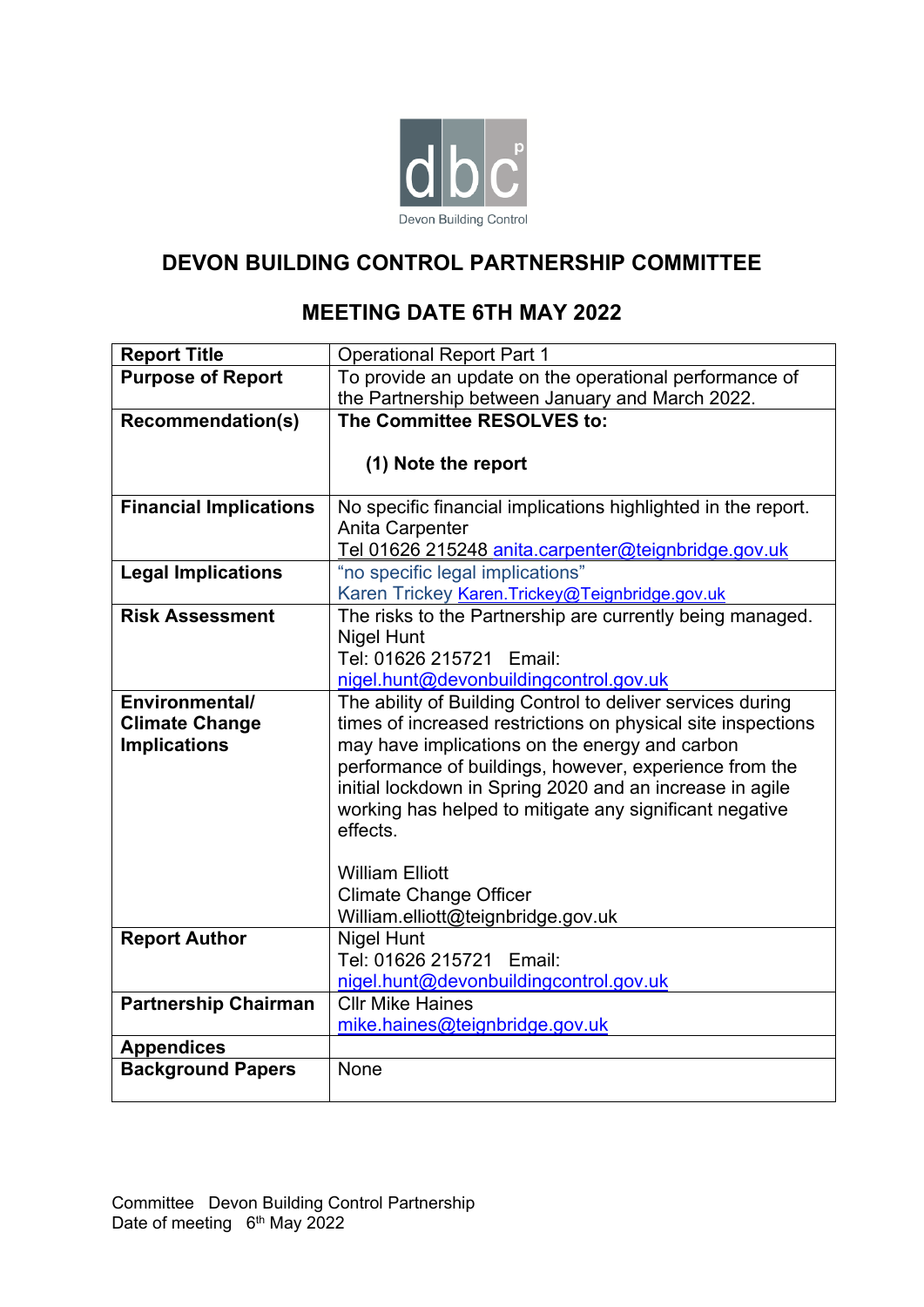#### **1. PURPOSE**

The Partnership operates under the Devon Building Control Partnership Agreement 2017.

### **2. REPORT DETAIL**

The reports for the Joint Committee meetings are supported by the Partnership's Operational/Business Plan. This will be the main source of information/discussion with additional sensitive information contained in the Part 2 report. Also, as all financial information is considered confidential under the various Cipfa guidelines and Local Government Acts pertaining to Building Control there will no longer be any such information disclosed in Part 1 reports. The only financial data that the partnership is obliged to publish is a brief summary of our end of year accounts

#### **2.1 Operation**

The Partnership has been in operation for 17 years and is hosted by Teignbridge District Council

The Partnership continues to successfully deliver the building control service across the three Authorities, maintaining high standards, meeting all statutory PIs and continues to operate within agreed annual budgets.

#### **Performance**

The Partnership continues to maintain all levels of service relating to PIs and receives positive comments from customers.

#### **Staff**

A recent service review has identified additional staffing requirements which the Partnership has had limited success in fulfilling on a fixed term basis, so we are now advertising for a permanent position.

#### **Marketing and events**

Committee Devon Building Control Partnership Date of meeting 6<sup>th</sup> May 2022 The Partnership has re-commenced hosting events with a customer briefings recommencing in November 2021 and will continue to do so going forward. The Partnership is had a significant role in organising the South West LABC Conference